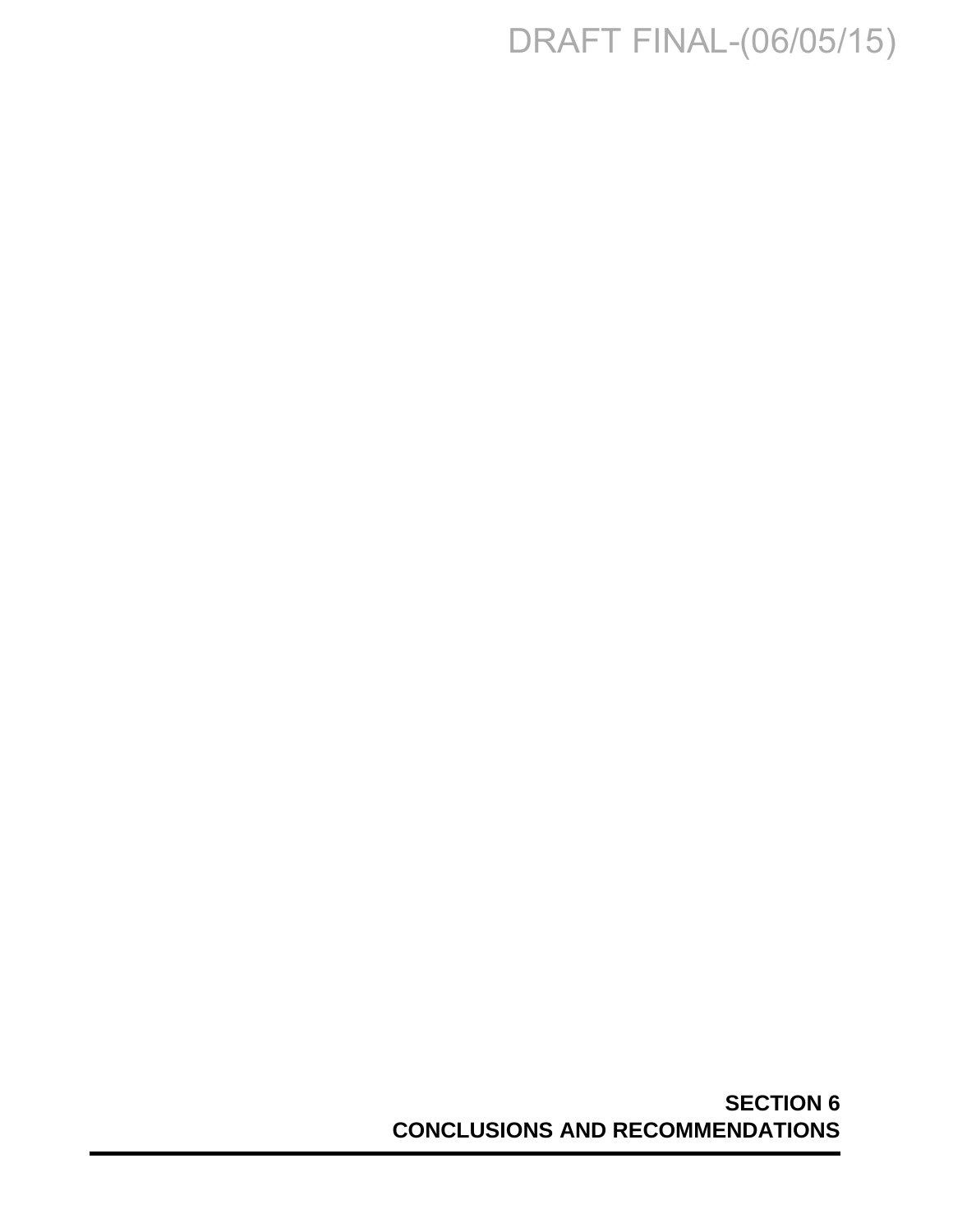### **6.01 GENERAL**

Specific recommendations are presented here for achieving the goals of the watershed management plan that include the following.

- 1. Chlorides–Work toward changing the Lake Wingra chloride concentration from 120 mg/l to 40 mg/L that existed in the early 1970s.
- 2. Infiltration–Recover 10 percent of the 742 million gallons of lost infiltration because of development in the Lake Wingra Watershed.
- 3. Phosphorus–Of the 1,900 pounds of phosphorus generated in the watershed each year, reduce the phosphorus load reaching Lake Wingra by 50 percent compared to no controls.

### **6.02 RECOMMENDATIONS**

The following recommendations are based on the discussion and analysis in the preceding sections.

- 1. Chlorides–Create and initiate an active Chloride Catalyst Team to work toward chloride reduction goals with actions identified in Section 2 of this plan.
- 2. Infiltration–Create and initiate an active Infiltration Catalyst Team to work toward infiltration goals with actions identified in Section 3 of this plan; 12 specific projects are identified for implementation.
- 3. Phosphorus–Create and initiate an active Phosphorus Catalyst Team to work toward infiltration goals with actions identified in Section 4 of this plan. At this time, five alternatives have been identified. It is recommended that the Steering Team choose one of these alternatives to move forward with into implementation.
- 4. The City of Madison should budget a yearly dollar amount for implementation of both infiltration and phosphorus-based projects seeking to implement all the projects recommended for construction in this plan.
- 5. Track yearly Catalyst Team activities and progress.
- 6. Consistently pilot new programs and initiatives for potential expansion of programs to larger geographic areas.
- 7. Periodically review the City's Stormwater Utility Rate Adjustment Policy for effectiveness in incentivizing construction of stormwater BMPs.
- 8. Maintain the City's P8 model to track progress on phosphorus reductions.
- 9. Maintain the chloride mass balance spreadsheet.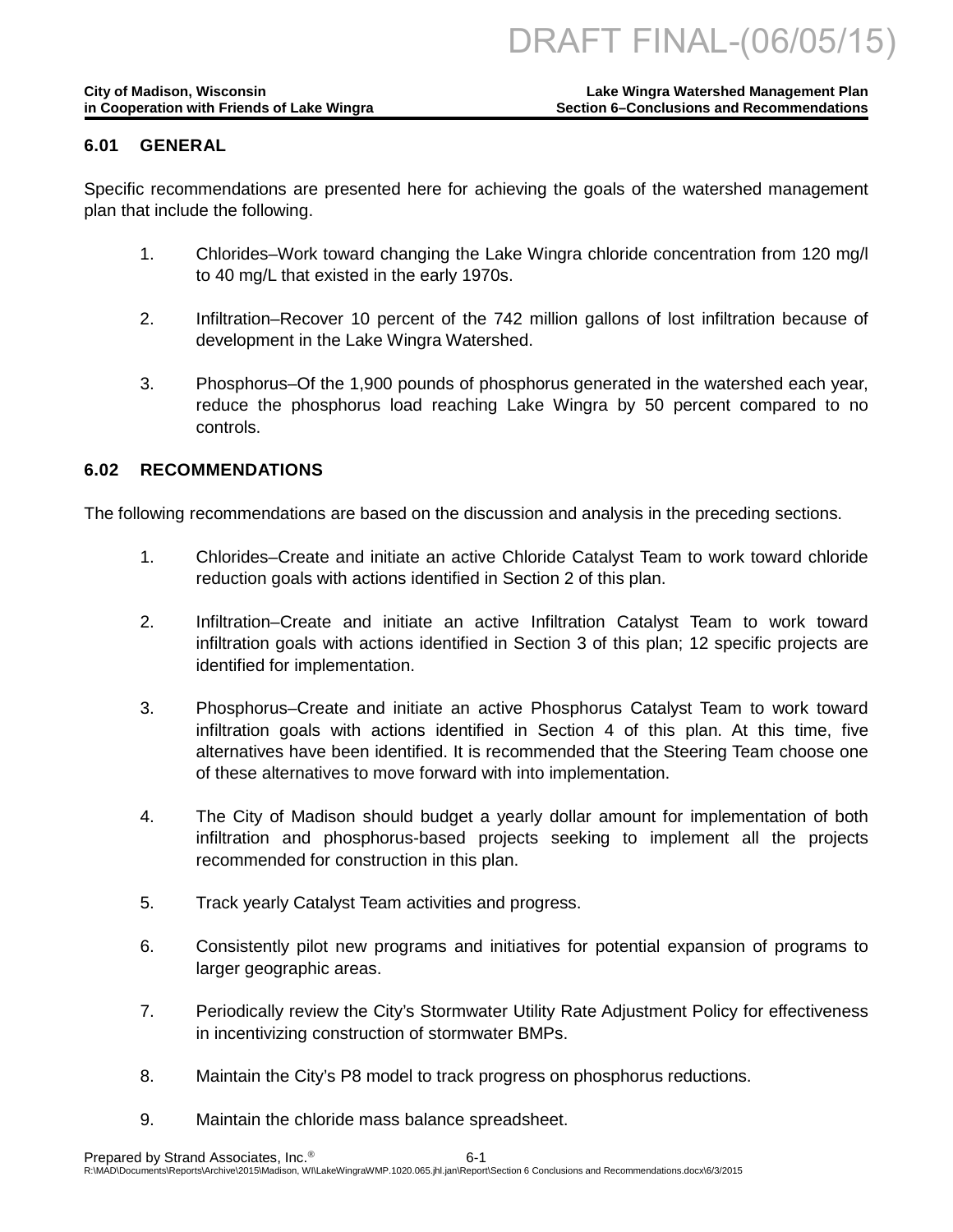| <b>City of Madison, Wisconsin</b>          | Lake Wingra Watershed Management Plan            |
|--------------------------------------------|--------------------------------------------------|
| in Cooperation with Friends of Lake Wingra | <b>Section 6–Conclusions and Recommendations</b> |

- 10. Apply for grant opportunities through WDNR's Urban Nonpoint Source and Stormwater Program, Dane County's Urban Water Quality Management Program, Yahara WINs Phosphorus Reducing Grant Program, among others.
- 11. The City of Madison should budget for yearly assistance by a consultant (as recommended by the Steering Team) to support Catalyst Team activities.

#### **6.03 IMPLEMENTATION PLAN**

For purposes of an implementation timeline, Table 6.03-1 is presents an initial look at how catalyst teams and projects could be implemented. It is intended to change and it is recommended that it be updated from time to time. It is envisioned that the City of Madison and the Friends of Lake Wingra will lead the Catalyst Teams and recruit/appoint team members.